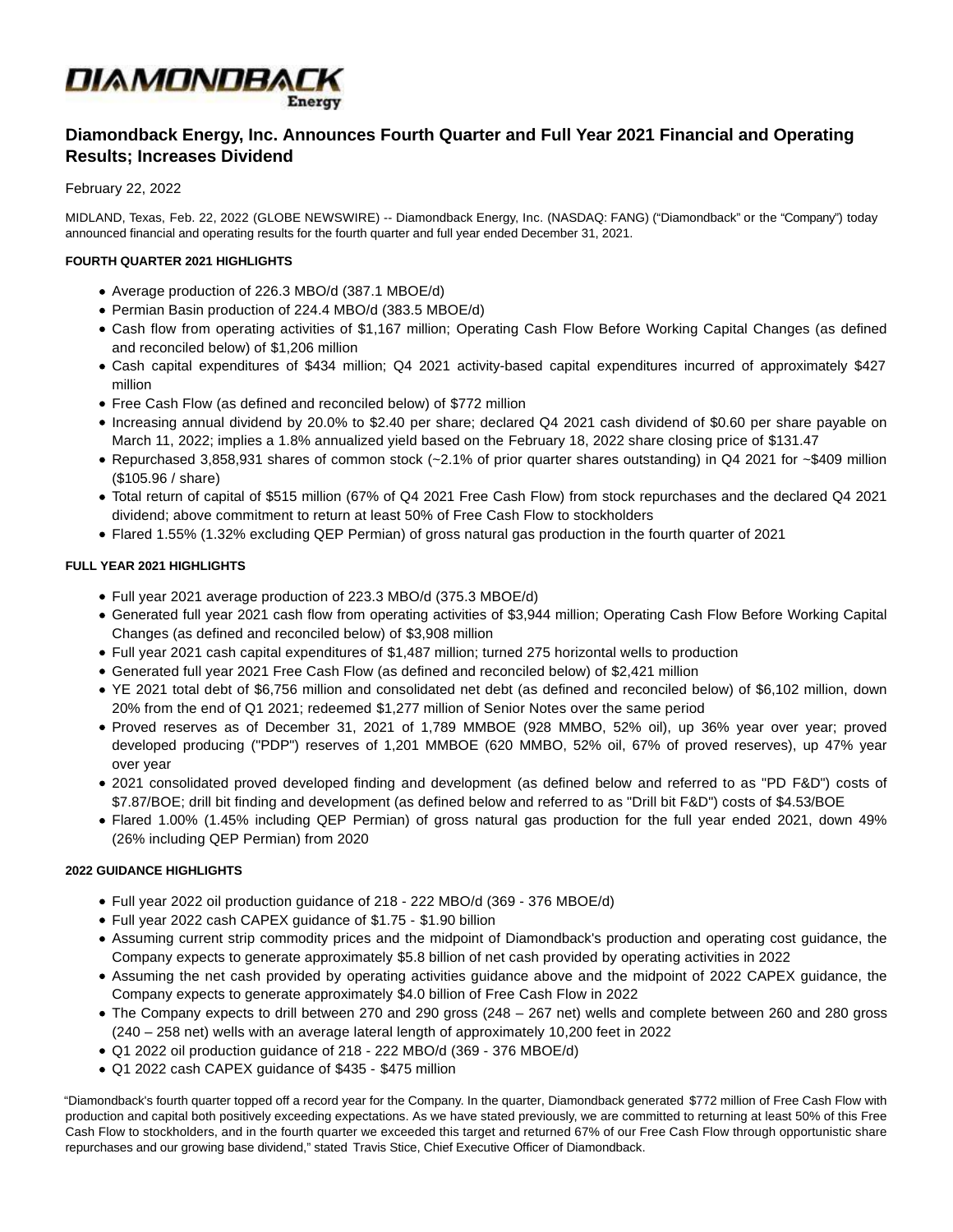Mr. Stice continued, "Going forward, we will remain committed to capital discipline by maintaining flat Permian oil production. In 2022, at current strip pricing, we expect this maintenance capital plan to generate nearly \$4.0 billion of Free Cash Flow, of which at least 50% will be returned to stockholders through a combination of our growing base dividend, our opportunistic share repurchase program and, if needed, a variable dividend. Diamondback's Board believes long-term shareholder value is created in this business through consistent execution at the lowest cost structure. Free Cash Flow generation and the return of that Free Cash Flow to the owners of the Company is the output of that value creation. As mentioned earlier, we expect to return a significant amount of cash back to stockholders this year, at least 50% of Free Cash Flow. The Board also retains discretion on what to do with the other 50% of the Free Cash Flow we generate. If we do not have a use for this capital that creates unreasonable value for our shareholders, then we will return it through the method our Board believes presents the best return to our stockholders at the time."

Mr. Stice continued, "Our operational achievements in the field in 2021 set a new bar for Diamondback. We will continue to build off of these operational efficiencies by controlling the variable portion of our operating and capital costs, which will help mitigate the inflationary pressures we are seeing across our business. As a result, we are confident we can maintain our best-in-class capital efficiency and cost structure through the cycle."

#### **OPERATIONS UPDATE**

The tables below provide a summary of operating activity for the fourth quarter of 2021.

#### **Total Activity (Gross Operated):**

|                | <b>Number of Wells</b><br><b>Drilled</b> | <b>Number of Wells</b><br><b>Completed</b> |  |  |
|----------------|------------------------------------------|--------------------------------------------|--|--|
| Midland Basin  | 40                                       | 55                                         |  |  |
| Delaware Basin | 13                                       | 15                                         |  |  |
| Total          | 53                                       | 70                                         |  |  |

#### **Total Activity (Net Operated):**

|                | <b>Number of Wells</b><br><b>Drilled</b> | <b>Number of Wells</b><br><b>Completed</b> |  |  |
|----------------|------------------------------------------|--------------------------------------------|--|--|
| Midland Basin  | 38                                       | 54                                         |  |  |
| Delaware Basin | 12                                       | 15                                         |  |  |
| Total          | 50                                       | 69                                         |  |  |

During the fourth quarter of 2021, Diamondback drilled 40 gross horizontal wells in the Midland Basin and 13 gross horizontal wells in the Delaware Basin. The Company turned 55 operated horizontal wells to production in the Midland Basin and 15 operated horizontal wells to production in the Delaware Basin. The average lateral length for the wells completed during the fourth quarter was 9,711 feet. Operated completions during the fourth quarter consisted of 27 Wolfcamp A wells, 18 Lower Spraberry wells, eight Middle Spraberry wells, eight Wolfcamp B wells, four Third Bone Spring wells, two Jo Mill wells, two Second Bone Spring wells and one Barnett well.

For the full year ended December 31, 2021, Diamondback drilled 175 gross horizontal wells in the Midland Basin and 41 gross horizontal wells in the Delaware Basin. The Company turned 207 operated horizontal wells to production in the Midland Basin, 64 operated horizontal wells in the Delaware Basin and four operated horizontal wells in the Williston Basin. The average lateral length for wells completed during the full year was 10,602 feet, and consisted of 88 Wolfcamp A wells, 68 Lower Spraberry wells, 33 Middle Spraberry wells, 25 Wolfcamp B wells, 23 Jo Mill wells, 13 Third Bone Spring wells, 12 Second Bone Spring wells, seven Dean wells, two Barnett wells, two Bakken wells and two Three Forks wells.

#### **FINANCIAL UPDATE**

Diamondback's fourth quarter 2021 net income was \$1,002 million, or \$5.54 per diluted share. Adjusted net income (a non-GAAP financial measure as defined and reconciled below) was \$657 million, or \$3.63 per diluted share.

Fourth quarter 2021 Consolidated Adjusted EBITDA (as defined and reconciled below) was \$1,256 million. Adjusted EBITDA net of non-controlling interest was \$1,192 million.

Fourth quarter 2021 average unhedged realized prices were \$74.50 per barrel of oil, \$4.56 per Mcf of natural gas and \$35.02 per barrel of natural gas liquids ("NGLs"), resulting in a total equivalent unhedged realized price of \$56.47 per BOE.

Diamondback's cash operating costs for the fourth quarter of 2021 were \$10.17 per BOE, including lease operating expenses ("LOE") of \$4.21 per BOE, cash general and administrative ("G&A") expenses of \$0.93 per BOE, production and ad valorem taxes of \$3.40 per BOE and gathering and transportation expenses of \$1.63 per BOE.

As of December 31, 2021, Diamondback had \$595 million in standalone cash and no borrowings outstanding under its revolving credit facility, with approximately \$1.6 billion available for future borrowing under the facility and approximately \$2.2 billion of total liquidity.

During the fourth quarter of 2021, Diamondback spent \$347 million on operated drilling and completion and non-operated properties, \$80 million on infrastructure and \$7 million on midstream, for total cash capital expenditures of \$434 million. For the year ended December 31, 2021, Diamondback spent \$1,298 million on operated drilling and completion, \$123 million on infrastructure, \$36 million on non-operated properties and \$30 million on midstream, for total cash capital expenditures of \$1,487 million.

### **DIVIDEND DECLARATION**

Diamondback announced today that the Company's Board of Directors declared a cash dividend of \$0.60 per common share for the fourth quarter of 2021 payable on March 11, 2022, to stockholders of record at the close of business on March 4, 2022. Future dividends remain subject to review and approval at the discretion of the Company's Board of Directors.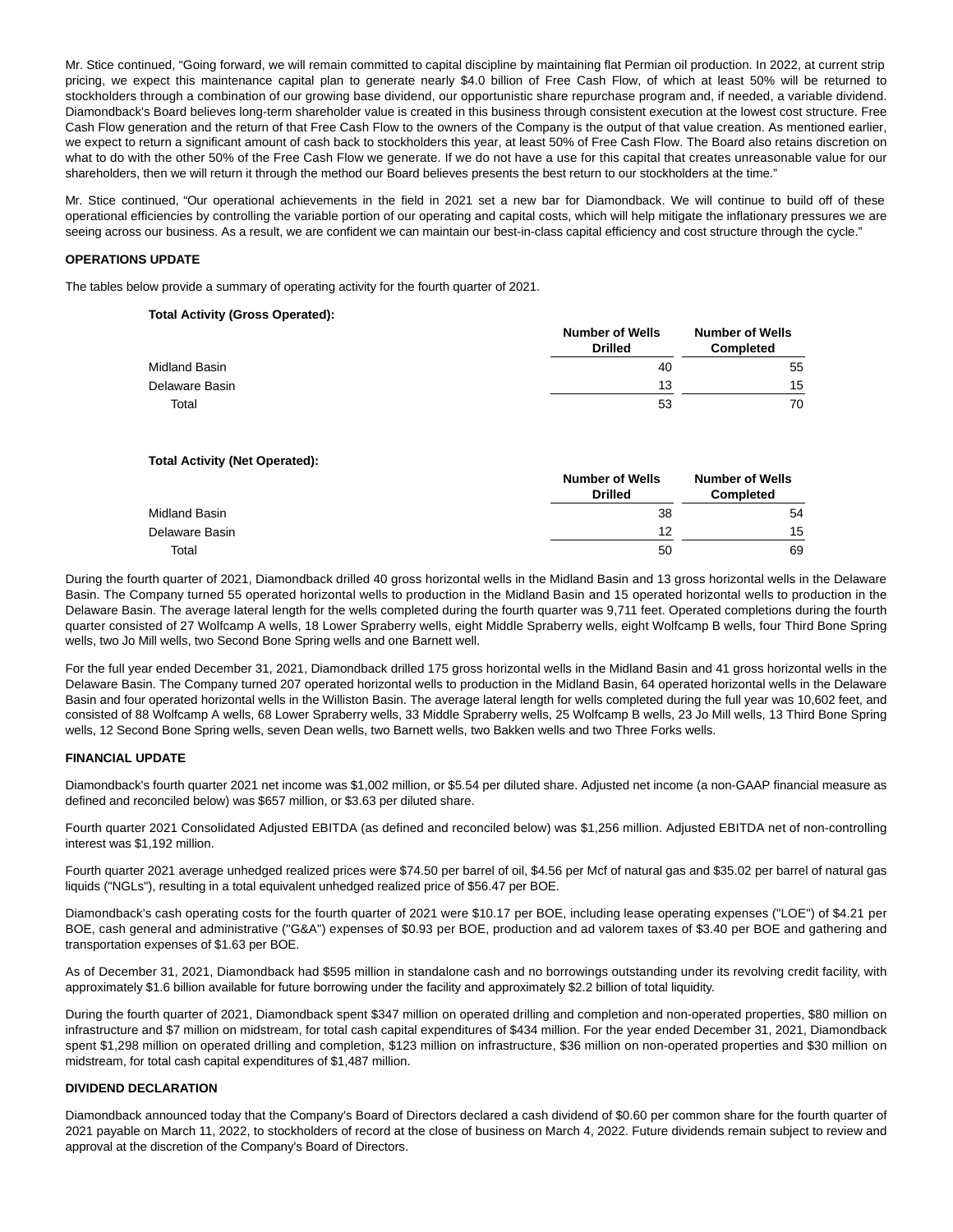#### **COMMON STOCK REPURCHASE PROGRAM**

On September 15, 2021 the Board of Directors of Diamondback authorized the Company to acquire up to \$2.0 billion of common stock. During the fourth quarter of 2021, Diamondback repurchased 3,858,931 shares of common stock at an average share price of \$105.96 for a total cost of approximately \$409 million. For the full year 2021, the Company repurchased 4,127,222 shares of common stock for a total cost of approximately \$431 million, or approximately 22% of the Board approved program.

Diamondback intends to purchase common stock under the common stock repurchase program opportunistically with cash on hand, free cash flow from operations and proceeds from potential liquidity events such as the sale of assets. This repurchase program has no time limit and may be suspended from time to time, modified, extended or discontinued by the Board at any time. Purchases under the repurchase program may be made from time to time in open market or privately negotiated transactions in compliance with Rule 10b-18 under the Securities Exchange Act of 1934, as amended, and will be subject to market conditions, applicable legal requirements and other factors. Any common stock purchased as part of this program will be retired.

#### **RESERVES**

Ryder Scott Company, L.P. prepared estimates of Diamondback's proved reserves as of December 31, 2021. Reference prices of \$66.56 per barrel of oil and \$3.60 per Mmbtu of natural gas were used in accordance with applicable rules of the Securities and Exchange Commission. Realized prices with applicable differentials were \$64.78 per barrel of oil, \$2.61 per Mcf of natural gas and \$23.71 per barrel of natural gas liquids.

Proved reserves at year-end 2021 of 1,789 MMBOE represent a 36% increase over year-end 2020 reserves. Proved developed reserves increased by 47% to 1,201 MMBOE (67% of total proved reserves) as of December 31, 2021, reflecting the continued development of the Company's horizontal well inventory. Proved undeveloped reserves ("PUD" or "PUDs") increased to 588 MMBOE, an 18% increase over year-end 2020, and are comprised of 619 locations, of which 65 are in the Delaware Basin. Crude oil represents 52% of Diamondback's total proved reserves.

Net proved reserve additions of 610 MMBOE resulted in a reserve replacement ratio of 445% (defined as the sum of extensions, discoveries, revisions, purchases and divestitures, divided by annual production). The organic reserve replacement ratio was 280% (defined as the sum of extensions, discoveries and revisions, divided by annual production).

Extensions and discoveries of reserves were the primary contributor to the increase in reserves totaling 519 MMBOE followed by net purchases of reserves totaling 225 MMBOE, with downward revisions of 135 MMBOE. PDP extensions accounted for 15% of the total increase in reserves. PDP extensions were the result of 125 wells in which the Company has a working interest, and PUD extensions were the result of 439 new locations in which the Company has a working interest. Net acquisitions of reserves of 225 MMBOE were the net result of acquisitions of 285 MMBOE and divestitures of 60 MMBOE. Downward revisions of 135 MMBOE were primarily the result of PUD downgrades related to changes in the corporate development plan following the QEP and Guidon acquisitions of 256 MMBOE, which were partially offset by positive revisions of 121 MMBOE associated with higher commodity prices and improved well performance.

The SEC PUD guidelines allow a company to book PUD reserves associated with projects that are to occur within the next five years. With its current development plan, the Company expects to continue its strong PUD conversion ratio in 2022 by converting an estimated 25% of its PUDs to a Proved Developed category, and develop approximately 86% of the consolidated 2021 year-end PUD reserves by the end of 2024.

|                                         | Oil (MBbls) | Liquids (MBbls) | Gas (MMcf) | <b>MBOE</b> |
|-----------------------------------------|-------------|-----------------|------------|-------------|
| Proved Reserves As of December 31, 2020 | 759.401     | 289.196         | 1.607.064  | 1,316,441   |
| Extensions and discoveries              | 271.222     | 127.479         | 720.125    | 518.722     |
| Revisions of previous estimates         | (160, 570)  | (6,685)         | 195.302    | (134, 705)  |
| Purchase of reserves in place           | 176.261     | 58.587          | 302.770    | 285,310     |
| <b>Divestitures</b>                     | (36,503)    | (11, 597)       | (70,048)   | (59, 775)   |
| Production                              | (81,522)    | (27, 246)       | (169,406)  | (137,002)   |
| Proved Reserves As of December 31, 2021 | 928.289     | 429.734         | 2,585,807  | 1,788,991   |

Diamondback's exploration and development costs in 2021 were \$1,739 million. PD F&D costs were \$7.87/BOE. PD F&D costs are defined as exploration and development costs, excluding midstream, divided by the sum of reserves associated with transfers from proved undeveloped reserves at year-end 2020 including any associated revisions in 2021 and extensions and discoveries placed on production during 2020. Drill bit F&D costs were \$4.53/BOE including the effects of all revisions including pricing revisions. Drill bit F&D costs are defined as the exploration and development costs, excluding midstream, divided by the sum of extensions, discoveries and revisions.

|                          | Year Ended December 31, |            |  |          |  |       |  |  |  |  |
|--------------------------|-------------------------|------------|--|----------|--|-------|--|--|--|--|
|                          |                         | 2021       |  | 2020     |  | 2019  |  |  |  |  |
|                          | (In millions)           |            |  |          |  |       |  |  |  |  |
| Acquisition costs:       |                         |            |  |          |  |       |  |  |  |  |
| Proved properties        | \$                      | $2,805$ \$ |  | 13S      |  | 194   |  |  |  |  |
| Unproved properties      |                         | 1,829      |  | 106      |  | 418   |  |  |  |  |
| Development costs        |                         | 516        |  | 381      |  | 956   |  |  |  |  |
| <b>Exploration costs</b> |                         | 1,223      |  | 1,098    |  | 1,915 |  |  |  |  |
| Total                    | \$                      | $6,373$ \$ |  | 1,598 \$ |  | 3,483 |  |  |  |  |

#### **FULL YEAR 2022 GUIDANCE**

Below is Diamondback's initial guidance for the full year 2022, which includes first quarter production and capital guidance.

| 2022 Guidance            | 2022 Guidance                   |
|--------------------------|---------------------------------|
| Diamondback Energy, Inc. | <b>Viper Energy Partners LP</b> |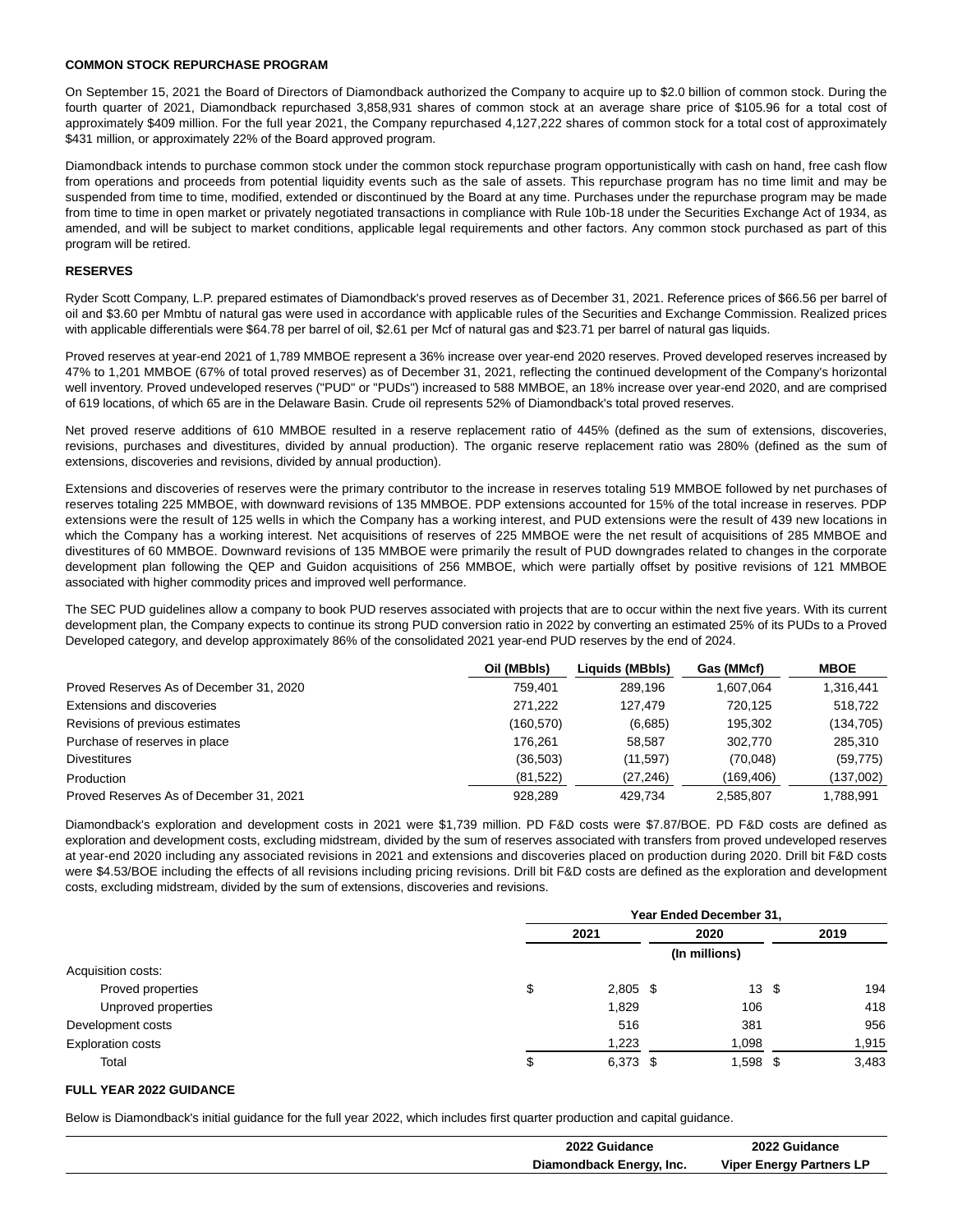| Total net production - MBOE/d                                        | $369 - 376$           | 29.50 - 31.50    |
|----------------------------------------------------------------------|-----------------------|------------------|
| Oil production - MBO/d                                               | $218 - 222$           | 17.75 - 19.00    |
| Q1 2022 oil production - MBO/d (total - MBOE/d)                      | 218 - 222 (369 - 376) |                  |
| Unit costs (\$/BOE)                                                  |                       |                  |
| Lease operating expenses, including workovers                        | $$4.00 - $4.50$       |                  |
| G&A                                                                  |                       |                  |
| Cash G&A                                                             | $$0.65 - $0.80$       | $$0.60 - $0.80$  |
| Non-cash equity-based compensation                                   | $$0.40 - $0.50$       | $$0.10 - $0.20$  |
| DD&A                                                                 | $$8.75 - $9.75$       | $$9.75 - $10.75$ |
| Interest expense (net of interest income)                            | $$1.10 - $1.30$       | $$3.25 - $3.75$  |
| Gathering and transportation                                         | $$1.60 - $1.80$       |                  |
| Production and ad valorem taxes (% of revenue) <sup>(a)</sup>        | 7% - 8%               | $7\% - 8\%$      |
| Corporate tax rate (% of pre-tax income)                             | 23%                   |                  |
| Cash tax rate (% of pre-tax income)                                  | $6\% - 11\%$          |                  |
| Capital Budget (\$ - million)                                        |                       |                  |
| Drilling, completion, capital workovers, and non-operated properties | $$1,560 - $1,670$     |                  |
| Midstream (ex. equity method investments)                            | $$80 - $100$          |                  |
| Infrastructure and environmental                                     | $$110 - $130$         |                  |
| 2022 Capital expenditures                                            | $$1,750 - $1,900$     |                  |
| Q1 2022 Capital expenditures                                         | $$435 - $475$         |                  |
| Gross horizontal wells drilled (net)                                 | 270 - 290 (248 - 267) |                  |
| Gross horizontal wells completed (net)                               | 260 - 280 (240 - 258) |                  |
| Average lateral length (Ft.)                                         | $-10,200'$            |                  |
| Midland Basin well costs per lateral foot                            | $$520 - $580$         |                  |
| Delaware Basin well costs per lateral foot                           | \$700 - \$780         |                  |
| Midland Basin net lateral feet (%)                                   | $-80%$                |                  |
| Delaware Basin net lateral feet (%)                                  | $-20%$                |                  |

(a) Includes production taxes of 4.6% for crude oil and 7.5% for natural gas and NGLs and ad valorem taxes.

#### **CONFERENCE CALL**

Diamondback will host a conference call and webcast for investors and analysts to discuss its results for the fourth quarter of 2021 on Wednesday, February 23, 2022 at 8:00 a.m. CT. Participants should call (877) 440-7573 (United States/Canada) or (253) 237-1144 (International) and use the confirmation code 8984419. A telephonic replay will be available from 11:00 a.m. CT on Wednesday, February 23, 2022, through Wednesday, March 2, 2022 at 11:00 a.m. CT. To access the replay, call (855) 859-2056 (United States/Canada) or (404) 537-3406 (International) and enter confirmation code 8984419. A live broadcast of the earnings conference call will also be available via the internet at [www.diamondbackenergy.com](http://www.diamondbackenergy.com/) under the "Investor Relations" section of the site. A replay will also be available on the website following the call.

#### About Diamondback Energy, Inc.

Diamondback is an independent oil and natural gas company headquartered in Midland, Texas focused on the acquisition, development, exploration and exploitation of unconventional, onshore oil and natural gas reserves primarily in the Permian Basin in West Texas. For more information, please visit [www.diamondbackenergy.com.](http://www.diamondbackenergy.com/)

#### Forward-Looking Statements

This news release contains "forward-looking statements" within the meaning of Section 27A of the Securities Act and Section 21E of the Exchange Act, which involve risks, uncertainties, and assumptions. All statements, other than statements of historical fact, including statements regarding Diamondback's: future performance; business strategy; future operations (including drilling plans and capital plans); estimates and projections of revenues, losses, costs, expenses, returns, cash flow, and financial position; reserve estimates and its ability to replace or increase reserves; anticipated benefits of strategic transactions (including acquisitions and divestitures); and plans and objectives of management (including plans for future cash flow from operations and for executing environmental strategies) are forward-looking statements. When used in this news release, the words "aim," "anticipate," "believe," "continue," "could," "estimate," "expect," "forecast," "future," "guidance," "intend," "may," "model," "outlook," "plan," "positioned," "potential," "predict," "project," "seek," "should," "target," "will," "would," and similar expressions (including the negative of such terms) as they relate to Diamondback are intended to identify forward-looking statements, although not all forward-looking statements contain such identifying words. Although Diamondback believes that the expectations and assumptions reflected in its forward-looking statements are reasonable as and when made, they involve risks and uncertainties that are difficult to predict and, in many cases, beyond Diamondback's control. Accordingly, forward-looking statements are not guarantees of future performance and Diamondback's actual outcomes could differ materially from what Diamondback has expressed in its forward-looking statements.

Factors that could cause the outcomes to differ materially include (but are not limited to) the following: changes in supply and demand levels for oil,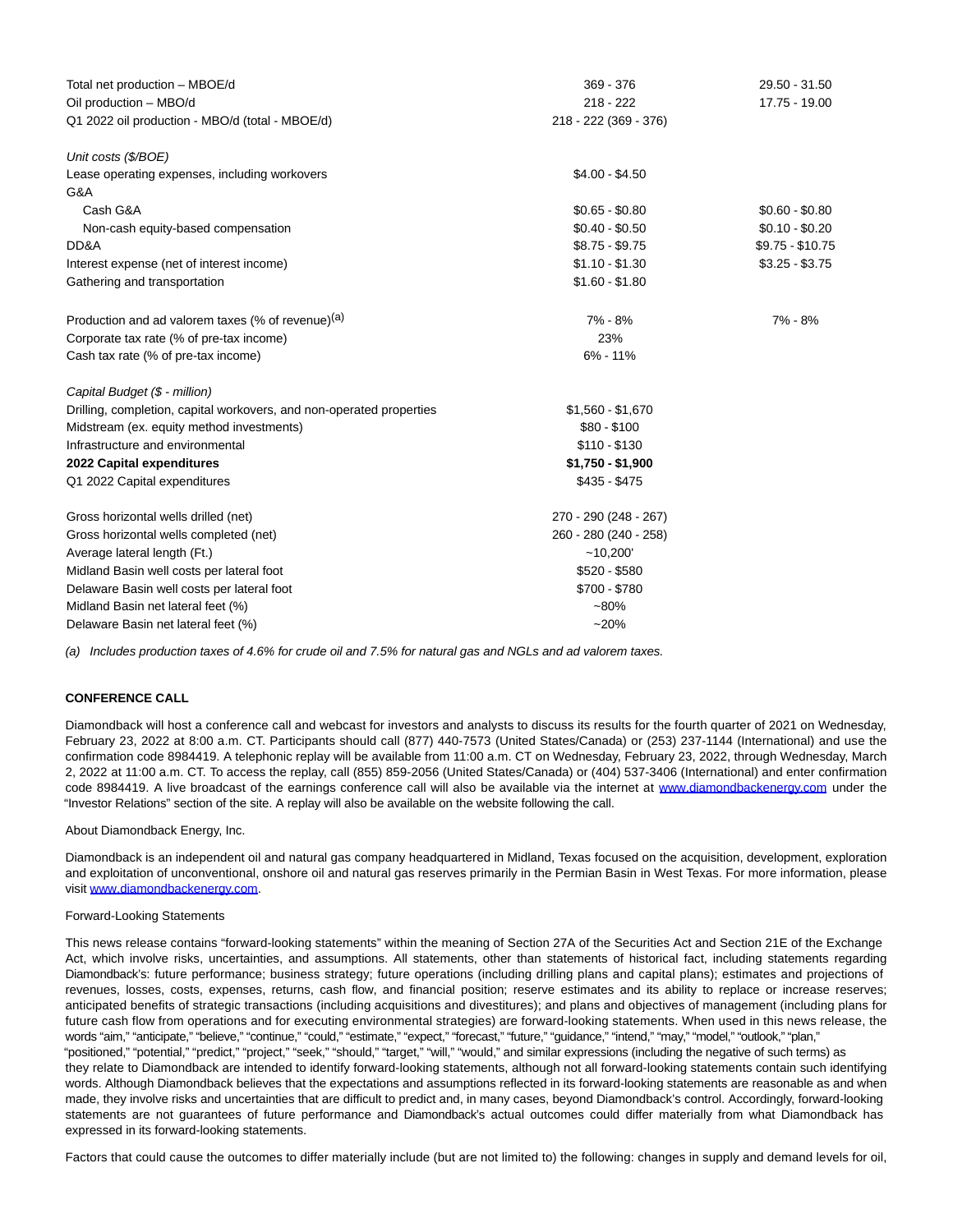natural gas, and natural gas liquids, and the resulting impact on the price for those commodities; the impact of public health crises, including epidemic or pandemic diseases such as the COVID-19 pandemic, and any related company or government policies or actions; actions taken by the members of OPEC and Russia affecting the production and pricing of oil, as well as other domestic and global political, economic, or diplomatic developments; regional supply and demand factors, including delays, curtailment delays or interruptions of production, or governmental orders, rules or regulations that impose production limits; federal and state legislative and regulatory initiatives relating to hydraulic fracturing, including the effect of existing and future laws and governmental regulations; and the risks and other factors disclosed in Diamondback's filings with the Securities and Exchange Commission, including its Forms 10-K, 10-Q and 8-K, which can be obtained free of charge on the Securities and Exchange Commission's web site at [http://www.sec.gov.](http://www.sec.gov/)

In light of these factors, the events anticipated by Diamondback's forward-looking statements may not occur at the time anticipated or at all. Moreover, Diamondback operates in a very competitive and rapidly changing environment and new risks emerge from time to time. Diamondback cannot predict all risks, nor can it assess the impact of all factors on its business or the extent to which any factor, or combination of factors, may cause actual results to differ materially from those anticipated by any forward-looking statements it may make. Accordingly, you should not place undue reliance on any forward-looking statements made in this news release. All forward-looking statements speak only as of the date of this news release or, if earlier, as of the date they were made. Diamondback does not intend to, and disclaims any obligation to, update or revise any forward-looking statements unless required by applicable law.

## **Diamondback Energy, Inc. Consolidated Balance Sheets (unaudited, in millions, except share amounts)**

|                                                                                                              | December 31, | December 31,   |
|--------------------------------------------------------------------------------------------------------------|--------------|----------------|
| <b>Assets</b>                                                                                                | 2021         | 2020           |
| Current assets:                                                                                              |              |                |
| Cash and cash equivalents                                                                                    | \$<br>654    | \$<br>104      |
| Restricted cash                                                                                              | 18           | 4              |
| Accounts receivable:                                                                                         |              |                |
| Joint interest and other, net                                                                                | 72           | 56             |
| Oil and natural gas sales, net                                                                               | 598          | 281            |
| Inventories                                                                                                  | 62           | 33             |
| Derivative instruments                                                                                       | 13           | $\mathbf{1}$   |
| Income tax receivable                                                                                        | 1            | 100            |
| Prepaid expenses and other current assets                                                                    | 28           | 23             |
| Total current assets                                                                                         | 1,446        | 602            |
| Property and equipment:                                                                                      |              |                |
| Oil and natural gas properties, full cost method of accounting (\$8,496 million and \$7,493 million excluded |              |                |
| from amortization at December 31, 2021 and December 31, 2020, respectively)                                  | 32,914       | 27,377         |
| Midstream assets                                                                                             | 1,076        | 1,013          |
| Other property, equipment and land                                                                           | 174          | 138            |
| Accumulated depletion, depreciation, amortization and impairment                                             | (13, 545)    | (12, 314)      |
| Property and equipment, net                                                                                  | 20,619       | 16,214         |
| Funds held in escrow                                                                                         | 12           | 51             |
| Equity method investments                                                                                    | 613          | 533            |
| Derivative instruments                                                                                       | 4            |                |
| Deferred income taxes, net                                                                                   | 40           | 73             |
| Investment in real estate, net                                                                               | 88           | 101            |
| Other assets                                                                                                 | 76           | 45             |
| <b>Total assets</b>                                                                                          | \$<br>22,898 | \$<br>17,619   |
| Liabilities and Stockholders' Equity                                                                         |              |                |
| Current liabilities:                                                                                         |              |                |
| Accounts payable - trade                                                                                     | \$<br>36     | \$<br>71       |
| Accrued capital expenditures                                                                                 | 295          | 186            |
| Current maturities of long-term debt                                                                         | 45           | 191            |
| Other accrued liabilities                                                                                    | 436          | 302            |
| Revenues and royalties payable                                                                               | 452          | 237            |
| Derivative instruments                                                                                       | 174          | 249            |
| <b>Total current liabilities</b>                                                                             | 1,438        | 1,236          |
| Long-term debt                                                                                               | 6,642        | 5,624          |
| Derivative instruments                                                                                       | 29           | 57             |
| Asset retirement obligations                                                                                 | 166          | 108            |
| Deferred income taxes                                                                                        | 1,338        | 783            |
| Other long-term liabilities                                                                                  | 40           | $\overline{7}$ |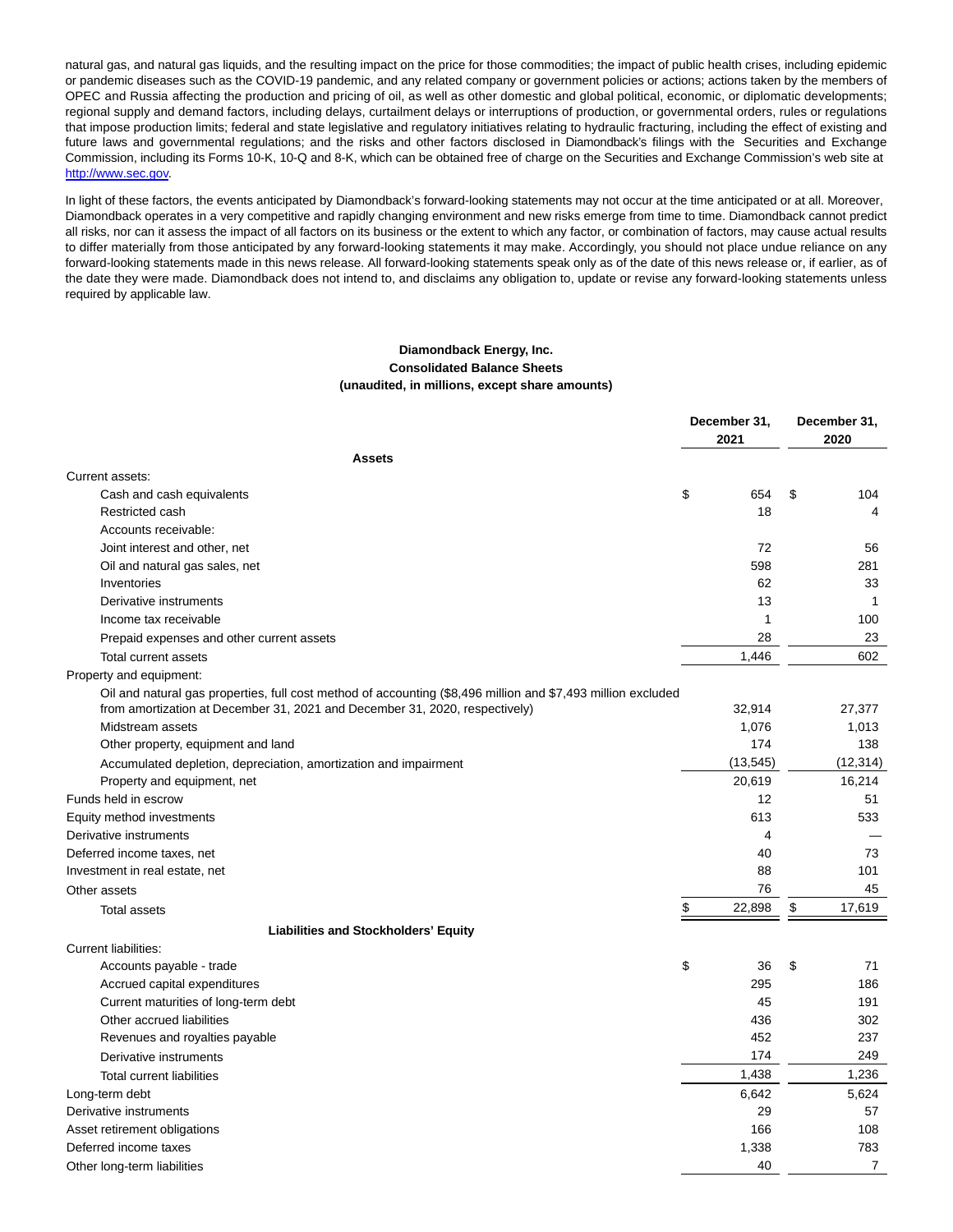| <b>Total liabilities</b>                                                                                                                                                             | 9,653        | 7,815   |
|--------------------------------------------------------------------------------------------------------------------------------------------------------------------------------------|--------------|---------|
| Commitments and contingencies                                                                                                                                                        |              |         |
| Stockholders' equity:                                                                                                                                                                |              |         |
| Common stock, \$0.01 par value; 400,000,000 shares authorized; 177,551,347 and 158,088,182 shares<br>issued and outstanding at December 31, 2021 and December 31, 2020, respectively |              |         |
| Additional paid-in capital                                                                                                                                                           | 14.084       | 12.656  |
| Retained earnings (accumulated deficit)                                                                                                                                              | (1,998)      | (3,864) |
| Total Diamondback Energy, Inc. stockholders' equity                                                                                                                                  | 12.088       | 8.794   |
| Non-controlling interest                                                                                                                                                             | 1,157        | 1,010   |
| Total equity                                                                                                                                                                         | 13.245       | 9,804   |
| Total liabilities and equity                                                                                                                                                         | \$<br>22.898 | 17,619  |

# **Diamondback Energy, Inc. Consolidated Statements of Operations (unaudited, \$ in millions except per share data, shares in thousands)**

|                                                            | <b>Three Months Ended December</b> |         |     |         |                         |         |    |          |  |
|------------------------------------------------------------|------------------------------------|---------|-----|---------|-------------------------|---------|----|----------|--|
|                                                            |                                    |         | 31, |         | Year Ended December 31, |         |    |          |  |
|                                                            |                                    | 2021    |     | 2020    |                         | 2021    |    | 2020     |  |
| Revenues:                                                  |                                    |         |     |         |                         |         |    |          |  |
| Oil, natural gas and natural gas liquid sales              | \$                                 | 2,011   | \$  | 754     | \$                      | 6,747   | \$ | 2,756    |  |
| Midstream services                                         |                                    | 10      |     | 13      |                         | 45      |    | 50       |  |
| Other operating income                                     |                                    | 1       |     | 2       |                         | 5       |    | 7        |  |
| Total revenues                                             |                                    | 2,022   |     | 769     |                         | 6,797   |    | 2,813    |  |
| <b>Costs and expenses:</b>                                 |                                    |         |     |         |                         |         |    |          |  |
| Lease operating expenses                                   |                                    | 150     |     | 93      |                         | 565     |    | 425      |  |
| Production and ad valorem taxes                            |                                    | 121     |     | 47      |                         | 425     |    | 195      |  |
| Gathering and transportation                               |                                    | 58      |     | 35      |                         | 212     |    | 140      |  |
| Midstream services expense                                 |                                    | 19      |     | 24      |                         | 89      |    | 105      |  |
| Depreciation, depletion, amortization and accretion        |                                    | 320     |     | 270     |                         | 1,275   |    | 1,311    |  |
| Impairment of oil and natural gas properties               |                                    |         |     | 1,022   |                         |         |    | 6,021    |  |
| General and administrative expenses                        |                                    | 47      |     | 24      |                         | 146     |    | 88       |  |
| Merger and integration expense                             |                                    | 1       |     |         |                         | 78      |    |          |  |
| Other operating expense                                    |                                    | (5)     |     |         |                         | 6       |    | 4        |  |
| Total costs and expenses                                   |                                    | 711     |     | 1,515   |                         | 2,796   |    | 8,289    |  |
| Income (loss) from operations                              |                                    | 1,311   |     | (746)   |                         | 4,001   |    | (5, 476) |  |
| Other income (expense):                                    |                                    |         |     |         |                         |         |    |          |  |
| Interest expense, net                                      |                                    | (29)    |     | (50)    |                         | (199)   |    | (197)    |  |
| Other income (expense), net                                |                                    | (6)     |     | 1       |                         | (10)    |    | (7)      |  |
| Gain (loss) on derivative instruments, net                 |                                    | 47      |     | (163)   |                         | (848)   |    | (81)     |  |
| Gain (loss) on sale of equity method investments           |                                    |         |     |         |                         | 23      |    |          |  |
| Gain (loss) on extinguishment of debt                      |                                    | (2)     |     |         |                         | (75)    |    | (5)      |  |
| Income (loss) from equity investments                      |                                    | 9       |     |         |                         | 15      |    | (10)     |  |
| Total other income (expense), net                          |                                    | 19      |     | (212)   |                         | (1,094) |    | (300)    |  |
| Income (loss) before income taxes                          |                                    | 1,330   |     | (958)   |                         | 2,907   |    | (5,776)  |  |
| Provision for (benefit from) income taxes                  |                                    | 279     |     | (202)   |                         | 631     |    | (1, 104) |  |
| Net income (loss)                                          |                                    | 1,051   |     | (756)   |                         | 2,276   |    | (4,672)  |  |
| Net income (loss) attributable to non-controlling interest |                                    | 49      |     | (17)    |                         | 94      |    | (155)    |  |
| Net income (loss) attributable to Diamondback Energy, Inc. | \$                                 | 1,002   | \$  | (739)   | \$                      | 2,182   | \$ | (4,517)  |  |
| Earnings (loss) per common share:                          |                                    |         |     |         |                         |         |    |          |  |
| <b>Basic</b>                                               | \$                                 | 5.56    | \$  | (4.68)  | \$                      | 12.35   | \$ | (28.59)  |  |
| <b>Diluted</b>                                             | \$                                 | 5.54    | \$  | (4.68)  | \$                      | 12.30   | \$ | (28.59)  |  |
| Weighted average common shares outstanding:                |                                    |         |     |         |                         |         |    |          |  |
| <b>Basic</b>                                               |                                    | 180,143 |     | 157,975 |                         | 176,643 |    | 157,976  |  |
| <b>Diluted</b>                                             |                                    | 180,998 |     | 157,975 |                         | 177,359 |    | 157,976  |  |
| Dividends declared per share                               | \$                                 | 0.60    | \$  | 0.40    | \$                      | 1.95    | \$ | 1.525    |  |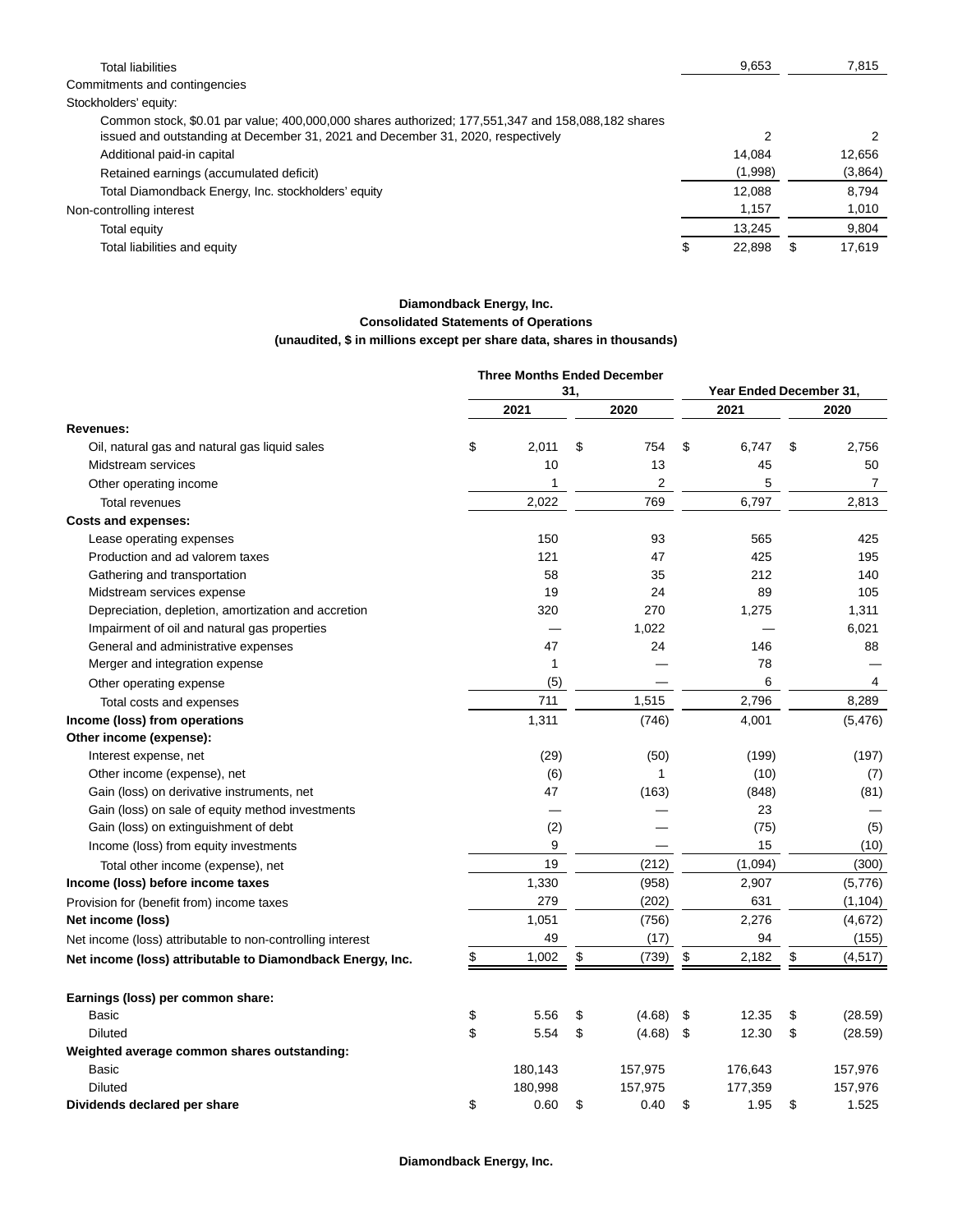# **Consolidated Statements of Cash Flows (unaudited, in millions)**

### **Three Months Ended December**

|                                                                                                             | 31,         |    |       | Year Ended December 31, |    |                      |
|-------------------------------------------------------------------------------------------------------------|-------------|----|-------|-------------------------|----|----------------------|
|                                                                                                             | 2021        |    | 2020  | 2021                    |    | 2020                 |
| Cash flows from operating activities:                                                                       |             |    |       |                         |    |                      |
| Net income (loss)                                                                                           | \$<br>1,051 | \$ | (756) | \$<br>2,276             | \$ | (4,672)              |
| Adjustments to reconcile net income (loss) to net cash provided by<br>(used in) operating activities:       |             |    |       |                         |    |                      |
| Provision for (benefit from) deferred income taxes                                                          | 258         |    | (202) | 606                     |    | (1,042)              |
| Impairment of oil and natural gas properties                                                                |             |    | 1,022 |                         |    | 6,021                |
| Depreciation, depletion, amortization and accretion                                                         | 320         |    | 270   | 1,275                   |    | 1,311                |
| (Gain) loss on extinguishment of debt                                                                       | 2           |    |       | 75                      |    | 5                    |
| (Gain) loss on derivative instruments, net                                                                  | (47)        |    | 163   | 848                     |    | 81                   |
| Cash received (paid) on settlement of derivative instruments                                                | (400)       |    | (38)  | (1, 247)                |    | 250                  |
| Equity-based compensation expense                                                                           | 14          |    | 10    | 51                      |    | 37                   |
| (Gain) loss on sale of equity method investments                                                            |             |    |       | (23)                    |    |                      |
| Other                                                                                                       | 8           |    | (1)   | 47                      |    | 30                   |
| Changes in operating assets and liabilities:                                                                |             |    |       |                         |    |                      |
| Accounts receivable                                                                                         | 111         |    | (48)  | (196)                   |    | 217                  |
| Income tax receivable                                                                                       |             |    |       | 152                     |    | (62)                 |
| Prepaid expenses and other                                                                                  | (3)         |    | 3     | 20                      |    | 2                    |
| Accounts payable and accrued liabilities                                                                    | (2)         |    | (2)   | (41)                    |    | (20)                 |
| Revenues and royalties payable                                                                              |             |    | 18    | 148                     |    |                      |
|                                                                                                             | (109)       |    | (36)  |                         |    | (41)<br>$\mathbf{1}$ |
| Other                                                                                                       | (36)        |    |       | (47)                    |    |                      |
| Net cash provided by (used in) operating activities                                                         | 1,167       |    | 403   | 3,944                   |    | 2,118                |
| Cash flows from investing activities:                                                                       |             |    |       |                         |    |                      |
| Drilling, completions and infrastructure additions to oil and natural                                       |             |    |       |                         |    |                      |
| gas properties                                                                                              | (427)       |    | (219) | (1, 457)                |    | (1,719)              |
| Additions to midstream assets                                                                               | (7)         |    | (7)   | (30)                    |    | (140)                |
| Property acquisitions                                                                                       | (374)       |    | (31)  | (812)                   |    | (185)                |
| Proceeds from sale of assets                                                                                | 708         |    | 61    | 820                     |    | 63                   |
| Contributions to equity method investments                                                                  | (107)       |    | (12)  | (114)                   |    | (102)                |
| Distributions from equity method investments                                                                | —           |    | 13    | 9                       |    | 40                   |
| Other                                                                                                       | (9)         |    | (51)  | 45                      |    | (58)                 |
| Net cash provided by (used in) investing activities                                                         | (216)       |    | (246) | (1,539)                 |    | (2, 101)             |
| Cash flows from financing activities:                                                                       |             |    |       |                         |    |                      |
| Proceeds from borrowings under credit facilities                                                            | 554         |    | 213   | 1,313                   |    | 1,130                |
| Repayments under credit facilities                                                                          | (147)       |    | (240) | (1,000)                 |    | (1, 478)             |
| Proceeds from senior notes                                                                                  |             |    |       | 2,200                   |    | 997                  |
| Repayment of senior notes                                                                                   | (653)       |    |       | (3, 193)                |    | (239)                |
| Proceeds from (repayments to) joint venture                                                                 | (6)         |    | (7)   | (20)                    |    | 40                   |
| Premium on extinguishment of debt                                                                           |             |    |       | (178)                   |    | (2)                  |
| Repurchased shares under buyback program                                                                    | (409)       |    |       | (431)                   |    | (98)                 |
| Repurchased units under buyback program                                                                     | (31)        |    | (39)  | (94)                    |    | (39)                 |
| Dividends to stockholders                                                                                   | (91)        |    | (59)  | (312)                   |    | (236)                |
| Distributions to non-controlling interest                                                                   | (40)        |    | (16)  | (112)                   |    | (93)                 |
| Financing portion of net cash received (paid) for derivative<br>instruments                                 | (3)         |    |       | 22                      |    |                      |
| Other                                                                                                       | 6           |    |       | (36)                    |    | (19)                 |
|                                                                                                             | (820)       |    | (148) | (1, 841)                |    | (37)                 |
| Net cash provided by (used in) financing activities<br>Net increase (decrease) in cash and cash equivalents | 131         |    | 9     | 564                     |    |                      |
|                                                                                                             |             |    | 99    | 108                     |    | (20)                 |
| Cash, cash equivalents and restricted cash at beginning of period                                           | 541         |    |       |                         |    | 128                  |
| Cash, cash equivalents and restricted cash at end of period                                                 | \$<br>672   | \$ | 108   | \$<br>672               | \$ | 108                  |

**Diamondback Energy, Inc. Selected Operating Data (unaudited)**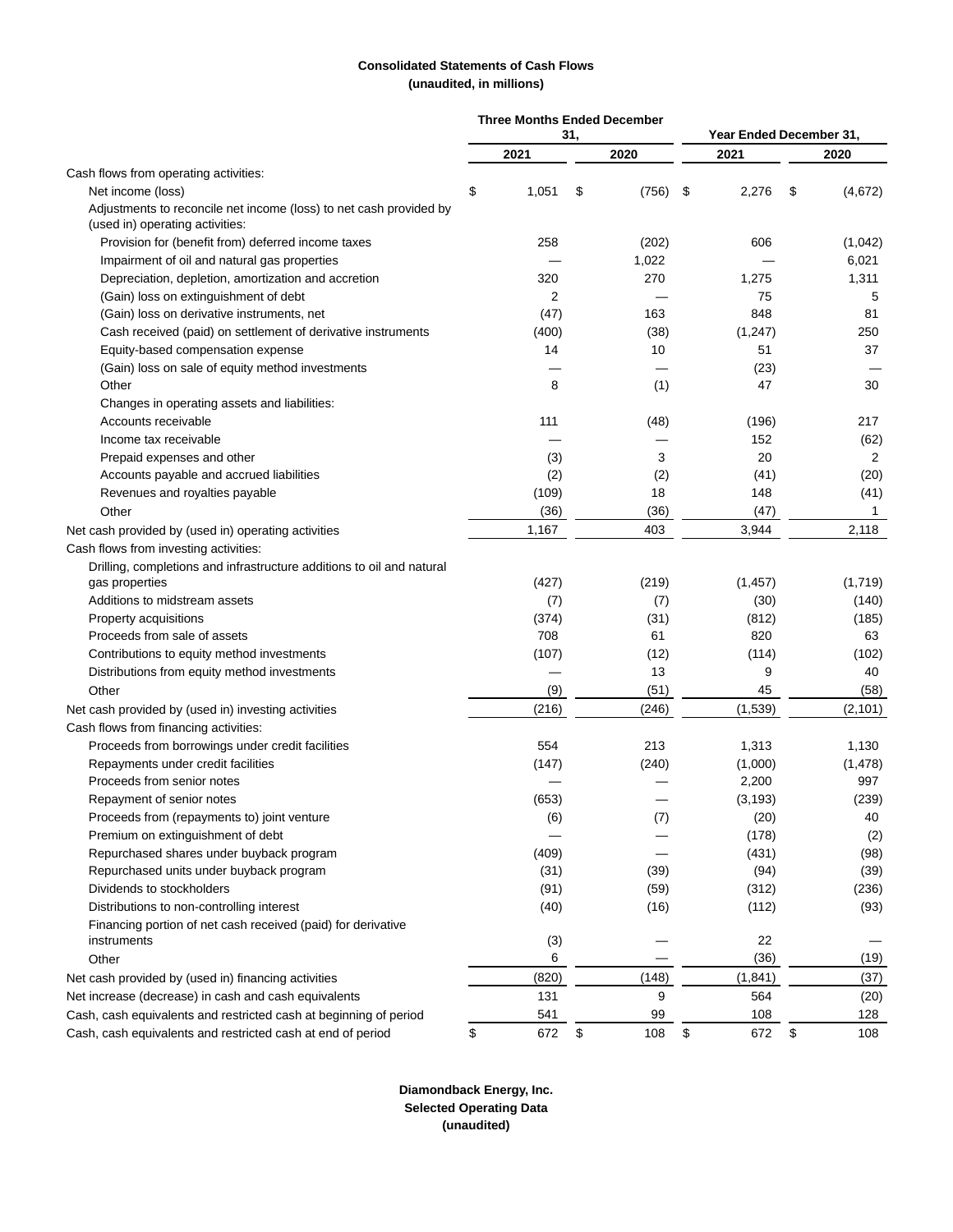|                                                         | <b>Three Months Ended December</b> |                   |    |                   |                         |                   |  |         |
|---------------------------------------------------------|------------------------------------|-------------------|----|-------------------|-------------------------|-------------------|--|---------|
|                                                         |                                    | 31,               |    |                   | Year Ended December 31, |                   |  |         |
|                                                         |                                    | 2021              |    | 2020              |                         | 2021              |  | 2020    |
| <b>Production Data:</b>                                 |                                    |                   |    |                   |                         |                   |  |         |
| Oil (MBbls)                                             |                                    | 20,819            |    | 16,173            |                         | 81,522            |  | 66,182  |
| Natural gas (MMcf)                                      |                                    | 45,220            |    | 34,067            |                         | 169,406           |  | 130,549 |
| Natural gas liquids (MBbls)                             |                                    | 7,254             |    | 5,655             |                         | 27,246            |  | 21,981  |
| Combined volumes (MBOE) <sup>(1)</sup>                  |                                    | 35,610            |    | 27,506            |                         | 137,002           |  | 109,921 |
| Daily oil volumes (BO/d)                                |                                    | 226,293           |    | 175,793           |                         | 223,348           |  | 180,825 |
| Daily combined volumes (BOE/d)                          |                                    | 387,065           |    | 298,978           |                         | 375,348           |  | 300,331 |
| <b>Average Prices:</b>                                  |                                    |                   |    |                   |                         |                   |  |         |
| Oil (\$ per Bbl)                                        | \$                                 | 74.50 \$          |    | 38.64 \$          |                         | 66.19 \$          |  | 36.41   |
| Natural gas (\$ per Mcf)                                | \$                                 | $4.56$ \$         |    | $1.35$ \$         |                         | $3.36$ \$         |  | 0.82    |
| Natural gas liquids (\$ per Bbl)                        | \$                                 | 35.02 \$          |    | 14.68 \$          |                         | 28.70 \$          |  | 10.87   |
| Combined (\$ per BOE)                                   | \$                                 | 56.47 \$          |    | $27.41$ \$        |                         | 49.25 \$          |  | 25.07   |
| Oil, hedged $(\$$ per Bbl $)(2)$                        | \$                                 | 58.70 \$          |    | 37.35 \$          |                         | 52.56 \$          |  | 40.34   |
| Natural gas, hedged (\$ per Mcf) <sup>(2)</sup>         | \$                                 | 3.12 <sup>5</sup> |    | $0.97$ \$         |                         | $2.39$ \$         |  | 0.67    |
| Natural gas liquids, hedged (\$ per Bbl) <sup>(2)</sup> | \$                                 | 34.46 \$          |    | 14.50 \$          |                         | 28.33 \$          |  | 10.83   |
| Average price, hedged $(\$$ per BOE $)^{(2)}$           | \$                                 | 45.30 \$          |    | 26.14 \$          |                         | 39.87 \$          |  | 27.26   |
| <b>Average Costs per BOE:</b>                           |                                    |                   |    |                   |                         |                   |  |         |
| Lease operating expenses                                | \$                                 | $4.21$ \$         |    | $3.38$ \$         |                         | $4.12$ \$         |  | 3.87    |
| Production and ad valorem taxes                         |                                    | 3.40              |    | 1.71              |                         | 3.10              |  | 1.77    |
| Gathering and transportation expense                    |                                    | 1.63              |    | 1.27              |                         | 1.55              |  | 1.27    |
| General and administrative - cash component             |                                    | 0.93              |    | 0.51              |                         | 0.69              |  | 0.46    |
| Total operating expense - cash                          | \$                                 | 10.17             | \$ | $6.87$ \$         |                         | $9.46$ \$         |  | 7.37    |
| General and administrative - non-cash component         | \$                                 | 0.39              | \$ | $0.36$ \$         |                         | 0.37 <sup>5</sup> |  | 0.34    |
| Depletion                                               | \$                                 | 8.51              | \$ | $8.98$ \$         |                         | $8.77$ \$         |  | 11.30   |
| Interest expense, net                                   | \$                                 | 0.81              | \$ | 1.82 <sup>5</sup> |                         | $1.45$ \$         |  | 1.79    |

(1) Bbl equivalents are calculated using a conversion rate of six Mcf per one Bbl.

(2) Hedged prices reflect the effect of our commodity derivative transactions on our average sales prices. Our calculation of such effects includes realized gains and losses on cash settlements for matured commodity derivatives, which we do not designate for hedge accounting.

# **NON-GAAP FINANCIAL MEASURES**

# **ADJUSTED EBITDA**

Adjusted EBITDA is a supplemental non-GAAP financial measure that is used by management and external users of our financial statements, such as industry analysts, investors, lenders and rating agencies. The Company defines Adjusted EBITDA as net income (loss) attributable to Diamondback Energy, Inc., plus net income (loss) attributable to non-controlling interest ("net income (loss)") before non-cash (gain) loss on derivative instruments, net, interest expense, net, depreciation, depletion, amortization and accretion, depreciation and interest expense related to equity method investments, impairment and abandonments related to equity method investments, (gain) loss on sale of equity method investments, (gain) loss on extinguishment of debt, impairment of oil and natural gas properties, non-cash equity-based compensation expense, capitalized equity-based compensation expense, merger and integration expense, other non-cash transactions and provision for (benefit from) income taxes, if any. Adjusted EBITDA is not a measure of net income as determined by United States' generally accepted accounting principles ("GAAP"). Management believes Adjusted EBITDA is useful because the measure allows it to more effectively evaluate the Company's operating performance and compare the results of its operations from period to period without regard to its financing methods or capital structure. The Company adds the items listed above to net income (loss) to determine Adjusted EBITDA because these amounts can vary substantially from company to company within its industry depending upon accounting methods and book values of assets, capital structures and the method by which the assets were acquired. Adjusted EBITDA should not be considered as an alternative to, or more meaningful than, net income as determined in accordance with GAAP or as an indicator of the Company's operating performance or liquidity. Certain items excluded from Adjusted EBITDA are significant components in understanding and assessing a company's financial performance, such as a company's cost of capital and tax structure, as well as the historic costs of depreciable assets. The Company's computation of Adjusted EBITDA may not be comparable to other similarly titled measures of other companies or to such measure in our credit facility or any of our other contracts.

The following tables present a reconciliation of the GAAP financial measure of net income (loss) attributable to Diamondback Energy, Inc. to the non-GAAP financial measure of Adjusted EBITDA:

> **Diamondback Energy, Inc. Reconciliation of Net Income (Loss) to Adjusted EBITDA (unaudited, in millions)**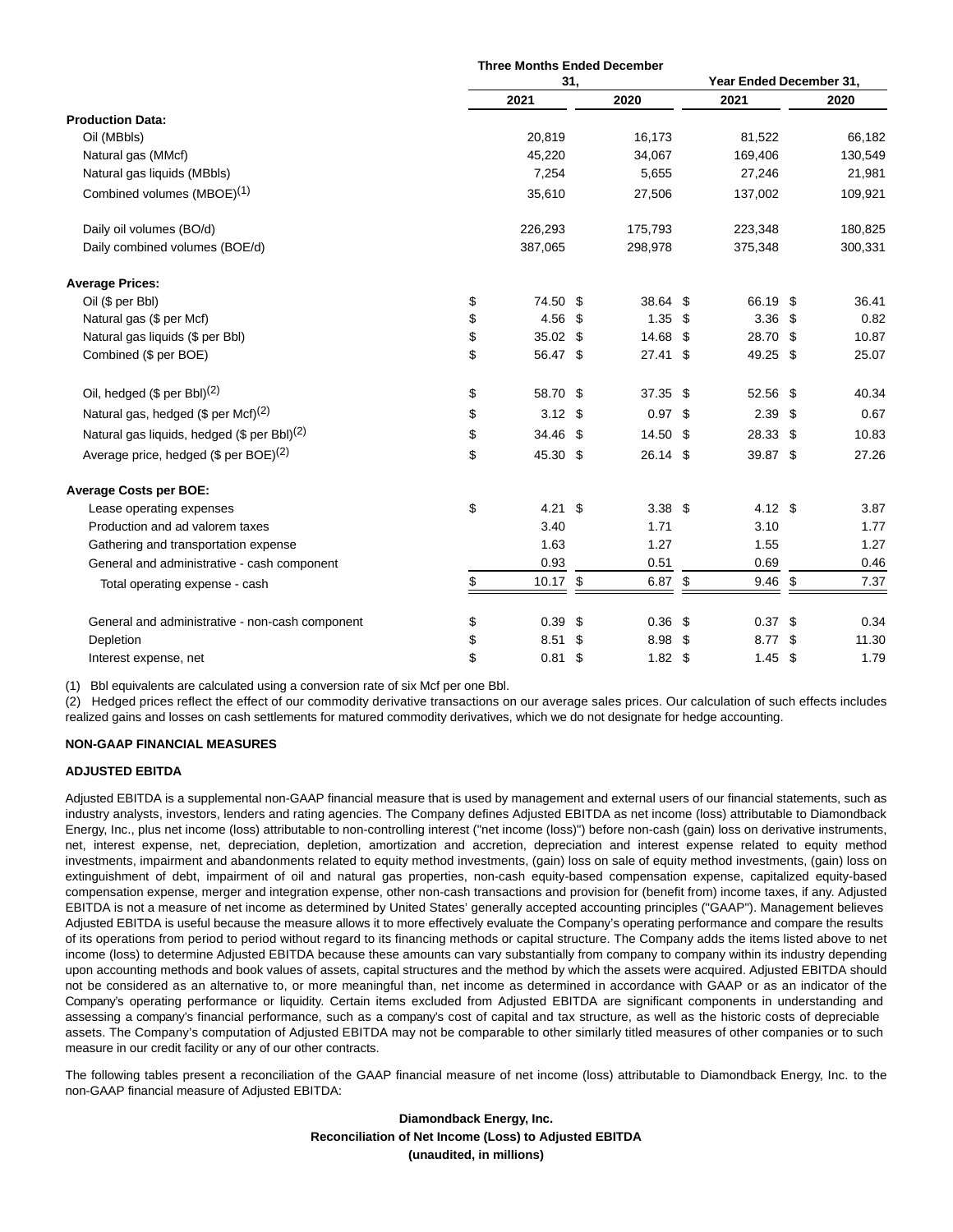|                                                                  | <b>Three Months Ended December</b><br>31, |    |       |    | Year Ended December 31, |    |          |  |
|------------------------------------------------------------------|-------------------------------------------|----|-------|----|-------------------------|----|----------|--|
|                                                                  | 2021                                      |    | 2020  |    | 2021                    |    | 2020     |  |
| Net income (loss) attributable to Diamondback Energy, Inc.       | 1,002                                     | \$ | (739) | \$ | 2,182                   | \$ | (4, 517) |  |
| Net income (loss) attributable to non-controlling interest       | 49                                        |    | (17)  |    | 94                      |    | (155)    |  |
| Net income (loss)                                                | 1,051                                     |    | (756) |    | 2,276                   |    | (4,672)  |  |
| Non-cash (gain) loss on derivative instruments, net              | (450)                                     |    | 125   |    | (377)                   |    | 331      |  |
| Interest expense, net                                            | 29                                        |    | 50    |    | 199                     |    | 197      |  |
| Depreciation, depletion, amortization and accretion              | 320                                       |    | 270   |    | 1,275                   |    | 1,311    |  |
| Depreciation and interest expense related to equity method       |                                           |    |       |    |                         |    |          |  |
| investments                                                      | 13                                        |    | 12    |    | 43                      |    | 32       |  |
| Impairment and abandonments related to equity method investments |                                           |    |       |    | 4                       |    | 17       |  |
| (Gain) loss on sale of equity method investments                 |                                           |    |       |    | (23)                    |    |          |  |
| (Gain) loss on extinguishment of debt                            | 2                                         |    |       |    | 75                      |    | 5        |  |
| Impairment of oil and natural gas properties                     |                                           |    | 1,022 |    |                         |    | 6,021    |  |
| Non-cash equity-based compensation expense                       | 20                                        |    | 14    |    | 71                      |    | 53       |  |
| Capitalized equity-based compensation expense                    | (6)                                       |    | (4)   |    | (20)                    |    | (16)     |  |
| Merger and integration expense                                   |                                           |    |       |    | 78                      |    |          |  |
| Other non-cash transactions                                      | (3)                                       |    | (3)   |    | 6                       |    | 9        |  |
| Provision for (benefit from) income taxes                        | 279                                       |    | (202) |    | 631                     |    | (1, 104) |  |
| <b>Consolidated Adjusted EBITDA</b>                              | 1,256                                     |    | 528   |    | 4,238                   |    | 2,184    |  |
| Less: Adjustment for non-controlling interest                    | 64                                        |    | 53    |    | 145                     |    | 142      |  |
| Adjusted EBITDA attributable to Diamondback Energy, Inc.         | \$<br>1,192                               | \$ | 475   | S  | 4,093                   | \$ | 2,042    |  |

### **ADJUSTED NET INCOME**

Adjusted net income is a non-GAAP financial measure equal to net income (loss) attributable to Diamondback Energy, Inc. plus net income (loss) attributable to non-controlling interest ("net income (loss)") adjusted for non-cash (gain) loss on derivative instruments, net, (gain) loss on sale of property, plant and equipment, (gain) loss on extinguishment of debt, merger and integration expense and related income tax adjustments, if any. The Company's computation of adjusted net income may not be comparable to other similarly titled measures of other companies or to such measure in our credit facility or any of our other contracts. Management believes Adjusted Net Income helps investors in the oil and natural gas industry to measure and compare the Company's performance to other oil and natural gas companies by excluding from the calculation items that can vary significantly from company to company depending upon accounting methods, the book value of assets and other non-operational factors.

The following table presents a reconciliation of adjusted net income to net income (loss) attributable to Diamondback Energy, Inc.:

## **Diamondback Energy, Inc. Adjusted Net Income (unaudited, in millions, except per share data)**

|                                                                    | Three Months Ended December 31,<br>2021 |    |                                            |  |
|--------------------------------------------------------------------|-----------------------------------------|----|--------------------------------------------|--|
|                                                                    | <b>Amounts</b>                          |    | <b>Amounts Per</b><br><b>Diluted Share</b> |  |
| Net income (loss) attributable to Diamondback Energy, Inc.         | \$<br>1,002                             | \$ | 5.54                                       |  |
| Net income (loss) attributable to non-controlling interest         | 49                                      |    | 0.27                                       |  |
| Net income (loss)                                                  | 1.051                                   |    | 5.81                                       |  |
| Non-cash (gain) loss on derivative instruments, net                | (450)                                   |    | (2.49)                                     |  |
| (Gain) loss on sale of property, plant and equipment               | (3)                                     |    | (0.02)                                     |  |
| (Gain) loss on extinguishment of debt                              | 2                                       |    | 0.01                                       |  |
| Merger and integration expense                                     |                                         |    | 0.01                                       |  |
| Adjusted net income excluding above items                          | 601                                     |    | 3.32                                       |  |
| Income tax adjustment for above items                              | 94                                      |    | 0.52                                       |  |
| <b>Adjusted net income</b>                                         | 695                                     |    | 3.84                                       |  |
| Less: Adjusted net income attributable to non-controlling interest | 38                                      |    | 0.21                                       |  |
| Adjusted net income attributable to Diamondback Energy, Inc.       | 657                                     |    | 3.63                                       |  |
| Weighted average common shares outstanding:                        |                                         |    |                                            |  |
| Basic                                                              |                                         |    | 180,143                                    |  |

| Dasiu                         | 100,140 |
|-------------------------------|---------|
| <b>Diluted</b><br>- - - - - - | 180,998 |
|                               |         |

## **OPERATING CASH FLOW BEFORE WORKING CAPITAL CHANGES AND FREE CASH FLOW**

Operating cash flow before working capital changes, which is a non-GAAP financial measure representing net cash provided by operating activities as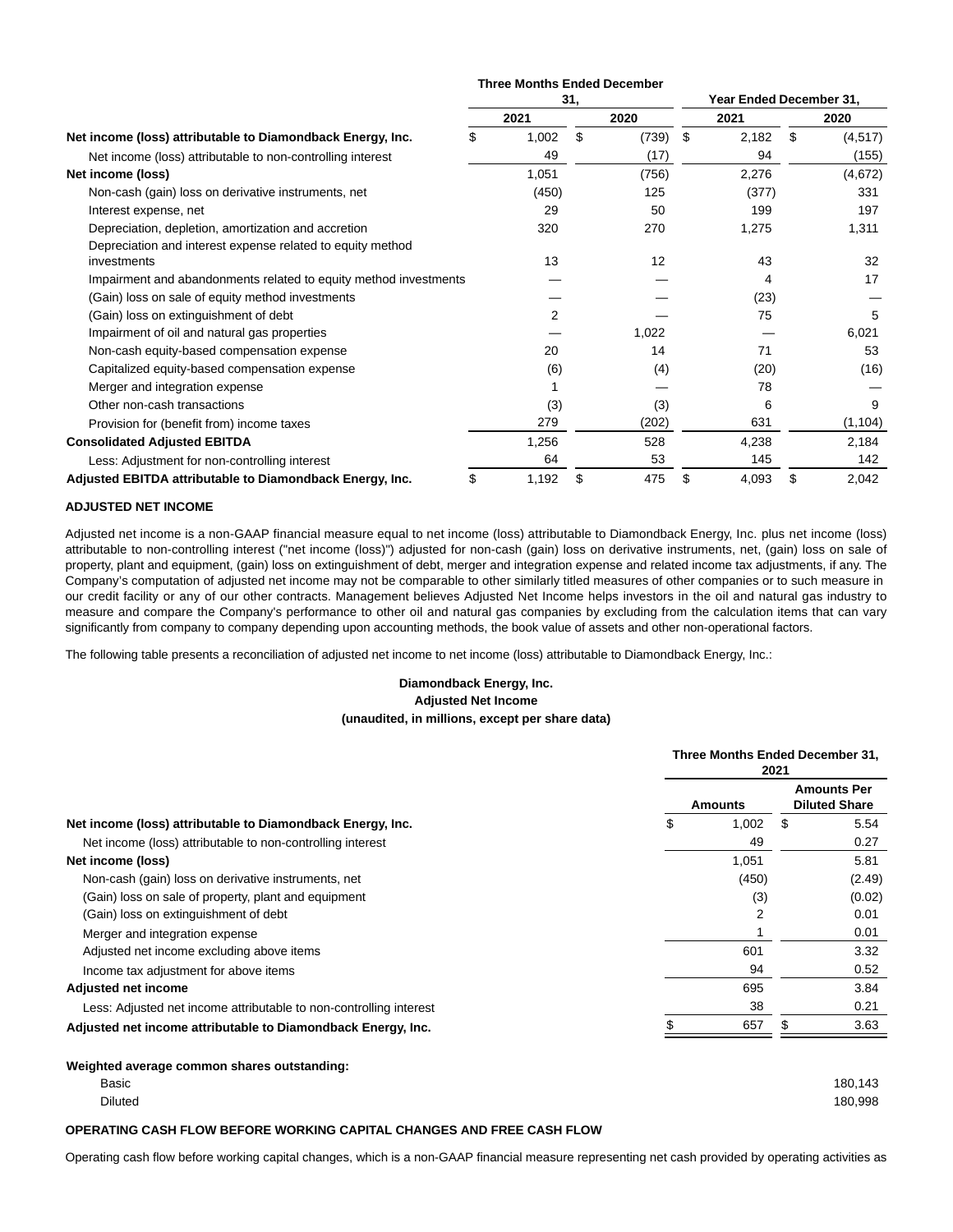determined under GAAP without regard to changes in operating assets and liabilities. The Company believes operating cash flow before working capital changes is a useful measure of an oil and natural gas company's ability to generate cash used to fund exploration, development and acquisition activities and service debt or pay dividends. The Company also uses this measure because adjusted operating cash flow relates to the timing of cash receipts and disbursements that the Company may not control and may not relate to the period in which the operating activities occurred. This allows the Company to compare its operating performance with that of other companies without regard to financing methods and capital structure.

Free Cash Flow, which is a non-GAAP financial measure, is cash flow from operating activities before changes in working capital in excess of cash capital expenditures. The Company believes that Free Cash Flow is useful to investors as it provides a measure to compare both cash flow from operating activities and additions to oil and natural gas properties across periods on a consistent basis. These measures should not be considered as an alternative to, or more meaningful than, net cash provided by operating activities as an indicator of operating performance. The Company's computation of operating cash flow before working capital changes and Free Cash Flow may not be comparable to other similarly titled measures of other companies. The Company uses Free Cash Flow to reduce debt, as well as return capital to stockholders above the base dividend as determined by the Board of Directors. This release provides 2022 guidance for Free Cash Flow (non-GAAP measure) and net cash provided by operating activities (the comparable GAAP measure). These guidance amounts are based on assumptions including current strip commodity prices and the midpoint of Diamondback's production, operating cost and capital expenditure guidance. Working capital changes assumed in the calculation of Free Cash Flow are assumed to be minimal, but the Company is unable to provide a full quantitative reconciliation of these measures because management cannot reliably quantify certain of the individual components of working capital changes. Those components could be significant.

The following tables present a reconciliation of net cash provided by operating activities to operating cash flow before working capital changes and to Free Cash Flow:

# **Diamondback Energy, Inc. Operating Cash Flow (unaudited, in millions)**

|                                                                           | <b>Three Months Ended December</b> |     |      |     |                                |   |       |
|---------------------------------------------------------------------------|------------------------------------|-----|------|-----|--------------------------------|---|-------|
|                                                                           |                                    | 31, |      |     | <b>Year Ended December 31.</b> |   |       |
|                                                                           | 2021                               |     | 2020 |     | 2021                           |   | 2020  |
| Net cash provided by operating activities                                 | 1,167                              | S   | 403  | \$. | 3,944                          | S | 2.118 |
| Less: Changes in cash due to changes in operating assets and liabilities: |                                    |     |      |     |                                |   |       |
| Accounts receivable                                                       | 111                                |     | (48) |     | (196)                          |   | 217   |
| Income tax receivable                                                     |                                    |     |      |     | 152                            |   | (62)  |
| Prepaid expenses and other                                                | (3)                                |     | 3    |     | 20                             |   | 2     |
| Accounts payable and accrued liabilities                                  | (2)                                |     | (2)  |     | (41)                           |   | (20)  |
| Revenues and royalties payable                                            | (109)                              |     | 18   |     | 148                            |   | (41)  |
| Other                                                                     | (36)                               |     | (36) |     | (47)                           |   |       |
| Total working capital changes                                             | (39)                               |     | (65) |     | 36                             |   | 97    |
| Operating cash flow before working capital changes <sup>(1)(2)</sup>      | 1,206                              |     | 468  |     | 3,908                          |   | 2.021 |

### **Diamondback Energy, Inc. Free Cash Flow (unaudited, in millions)**

|                                                                       | <b>Three Months Ended December</b><br>31, |       |  |       | Year Ended December 31, |          |     |          |  |
|-----------------------------------------------------------------------|-------------------------------------------|-------|--|-------|-------------------------|----------|-----|----------|--|
|                                                                       |                                           | 2021  |  | 2020  |                         | 2021     |     | 2020     |  |
| Operating cash flow before working capital changes                    |                                           | 1.206 |  | 468   | S                       | 3,908    | \$. | 2,021    |  |
| Drilling, completions and infrastructure additions to oil and natural |                                           |       |  |       |                         |          |     |          |  |
| gas properties                                                        |                                           | (427) |  | (219) |                         | (1, 457) |     | (1,719)  |  |
| Additions to midstream assets                                         |                                           | (7)   |  | '7)   |                         | (30)     |     | (140)    |  |
| <b>Total Cash CAPEX</b>                                               |                                           | (434) |  | (226) |                         | (1,487)  |     | (1, 859) |  |
| Free Cash Flow <sup>(1)(2)</sup>                                      |                                           | 772   |  | 242   | S.                      | 2,421    |     | 162      |  |

(1) The year ended December 31, 2021 includes cash paid on commodity contracts terminated prior to their contractual maturity of \$16 million.

(2) The year ended December 31, 2020 includes cash received on commodity contracts terminated prior to their contractual maturity of \$17 million.

#### **NET DEBT**

The Company defines net debt as total debt less cash and cash equivalents. Net debt should not be considered an alternative to, or more meaningful than, total debt, the most directly comparable GAAP measure. Management uses net debt to determine the Company's outstanding debt obligations that would not be readily satisfied by its cash and cash equivalents on hand. The Company believes this metric is useful to analysts and investors in determining the Company's leverage position because the Company has the ability to, and may decide to, use a portion of its cash and cash equivalents to reduce debt.

| December 31. | Net Q4 | September 30. | <b>June 30.</b> | March 31. | December 31, |
|--------------|--------|---------------|-----------------|-----------|--------------|
|              |        |               |                 |           |              |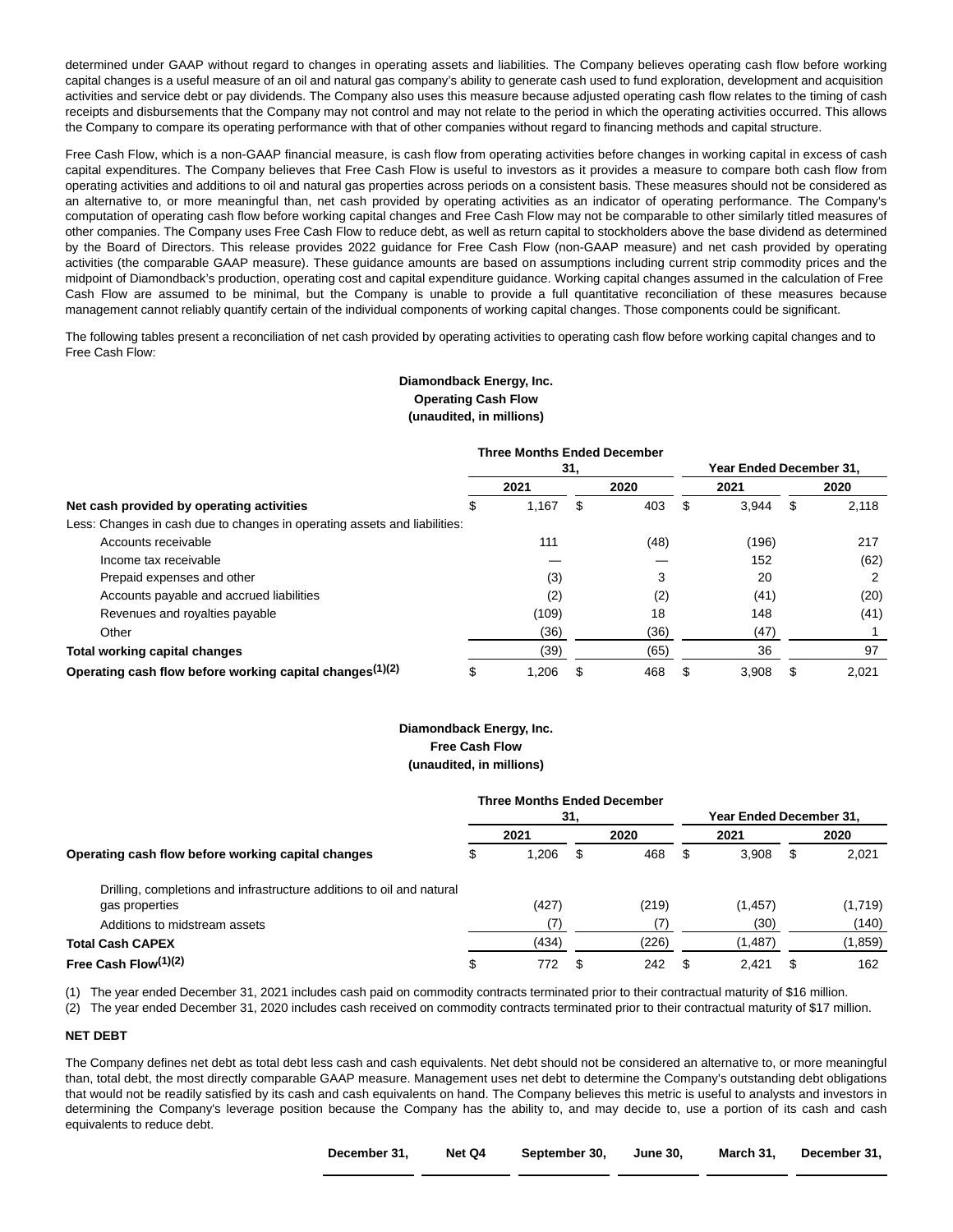|                                         |             | <b>Principal</b><br>Borrowings/ |               |       |       |   |       |
|-----------------------------------------|-------------|---------------------------------|---------------|-------|-------|---|-------|
|                                         | 2021        | (Repayments)                    | 2021          | 2021  | 2021  |   | 2020  |
|                                         |             |                                 | (in millions) |       |       |   |       |
| Diamondback Energy, Inc. <sup>(a)</sup> | \$<br>5.277 | \$<br>(661)                     | \$<br>5,938   | 6,373 | 6,623 | S | 4,713 |
| Viper Energy Partners LP(a)             | 784         | 212                             | 572           | 542   | 537   |   | 564   |
| Rattler Midstream LP <sup>(a)</sup>     | 695         | 195                             | 500           | 505   | 554   |   | 579   |
| <b>Total debt</b>                       | 6,756       | (254)                           | 7,010         | 7.420 | 7.714 |   | 5,856 |
| Cash and cash equivalents               | (654)       |                                 | (457)         | (344) | (121) |   | (104) |
| Net debt                                | \$<br>6.102 |                                 | \$<br>6,553   | 7.076 | 7,593 |   | 5.752 |

(a) Excludes debt issuance costs, discounts, premiums and fair value hedges.

### **PV-10**

PV-10 is the Company's estimate of the present value of the future net revenues from proved oil and natural gas reserves after deducting estimated production and ad valorem taxes, future capital costs and operating expenses, but before deducting any estimates of future income taxes. The estimated future net revenues are discounted at an annual rate of 10% to determine their "present value." The Company believes PV-10 to be an important measure for evaluating the relative significance of its oil and natural gas properties and that the presentation of the non-GAAP financial measure of PV-10 provides useful information to investors because it is widely used by professional analysts and investors in evaluating oil and natural gas companies. Because there are many unique factors that can impact an individual company when estimating the amount of future income taxes to be paid, the Company believes the use of a pre-tax measure is valuable for evaluating the Company. The Company believes that PV-10 is a financial measure routinely used and calculated similarly by other companies in the oil and natural gas industry. The following table reconciles PV-10 to the Company's standardized measure of discounted future net cash flows, the most directly comparable measure calculated and presented in accordance with GAAP. PV-10 should not be considered as an alternative to the standardized measure as computed under GAAP.

| (in millions)                                                      | December 31, 2021 |
|--------------------------------------------------------------------|-------------------|
| Standardized measure of discounted future net cash flows after tax | 18.717            |
| Add: Present value of future income tax discounted at 10%          | 3.109             |
| $PV-10$                                                            | 21.826            |

#### **DERIVATIVES**

As of February 18, 2022, the Company had the following outstanding consolidated derivative contracts, including derivative contracts at Viper Energy Partners LP. The Company's derivative contracts are based upon reported settlement prices on commodity exchanges, with crude oil derivative settlements based on New York Mercantile Exchange West Texas Intermediate pricing and Crude Oil Brent pricing and with natural gas derivative settlements based on the New York Mercantile Exchange Henry Hub pricing. When aggregating multiple contracts, the weighted average contract price is disclosed.

|                                                       | Crude Oil (Bbls/day, \$/Bbl) |          |          |          |         |         |  |  |
|-------------------------------------------------------|------------------------------|----------|----------|----------|---------|---------|--|--|
|                                                       | Q1 2022                      | Q2 2022  | Q3 2022  | Q4 2022  | 1H 2023 | 2H 2023 |  |  |
| Swaps - WTI (Cushing)                                 | 1,000                        | 1,000    |          |          |         |         |  |  |
|                                                       | \$45.00                      | \$45.00  |          |          |         |         |  |  |
| Swaps - Crude Brent Oil(1)                            | 13,900                       | 13,900   |          |          |         |         |  |  |
|                                                       | \$67.54                      | \$67.54  |          |          |         |         |  |  |
| <b>Costless Collars - WTI (Cushing)</b>               | 19,500                       | 13,000   | 4,000    |          |         |         |  |  |
| Long Put Price (\$/Bbl)                               | \$46.28                      | \$46.92  | \$45.00  |          |         |         |  |  |
| Ceiling Price (\$/Bbl)                                | \$72.67                      | \$75.00  | \$92.65  |          |         |         |  |  |
| <b>Costless Collars - WTI (Magellan East Houston)</b> | 24.000                       | 28.000   | 17.000   | 7.000    |         |         |  |  |
| Long Put Price (\$/Bbl)                               | \$46.25                      | \$47.14  | \$50.00  | \$50.00  |         |         |  |  |
| Ceiling Price (\$/Bbl)                                | \$72.66                      | \$74.13  | \$84.44  | \$95.55  |         |         |  |  |
| <b>Costless Collars - Crude Brent Oil</b>             | 55,000                       | 34,000   | 13,000   | 7.000    |         |         |  |  |
| Long Put Price (\$/Bbl)                               | \$45.55                      | \$46.47  | \$48.08  | \$46.43  |         |         |  |  |
| Ceiling Price (\$/Bbl)                                | \$71.08                      | \$77.00  | \$82.93  | \$84.40  |         |         |  |  |
| Long Puts - WTI (Cushing)                             | 9,500                        | 10,000   | 8,000    |          |         |         |  |  |
| Long Put Price (\$/Bbl)                               | \$47.51                      | \$47.50  | \$47.50  |          |         |         |  |  |
| Deferred Premium (\$/Bbl)                             | $$-1.57$                     | $$-1.49$ | $$-1.52$ |          |         |         |  |  |
| Long Puts - WTI (Magellan East Houston)               | 6,000                        | 8.000    | 12,000   | 10.000   |         |         |  |  |
| Long Put Price (\$/Bbl)                               | \$50.00                      | \$50.00  | \$50.00  | \$50.00  |         |         |  |  |
| Deferred Premium (\$/Bbl)                             | $$-1.98$                     | $$-1.87$ | $$-1.89$ | $$-1.85$ |         |         |  |  |
| Long Puts - Crude Brent Oil                           | 14,000                       | 24,000   | 36,000   | 32,000   |         |         |  |  |
| Long Put Price (\$/Bbl)                               | \$50.00                      | \$50.00  | \$50.00  | \$50.00  |         |         |  |  |
| Deferred Premium (\$/Bbl)                             | $$-1.66$                     | $$-1.80$ | $$-1.83$ | $$-1.83$ |         |         |  |  |
| <b>Basis Swaps - WTI (Midland)</b>                    | 17,000                       | 17,000   | 10,000   | 10,000   |         |         |  |  |
|                                                       | \$0.66                       | \$0.66   | \$0.84   | \$0.84   |         |         |  |  |
| Basis Spread Puts - WTI (Cushing) / Brent             | 50,000                       | 50,000   | 50,000   | 50,000   |         |         |  |  |